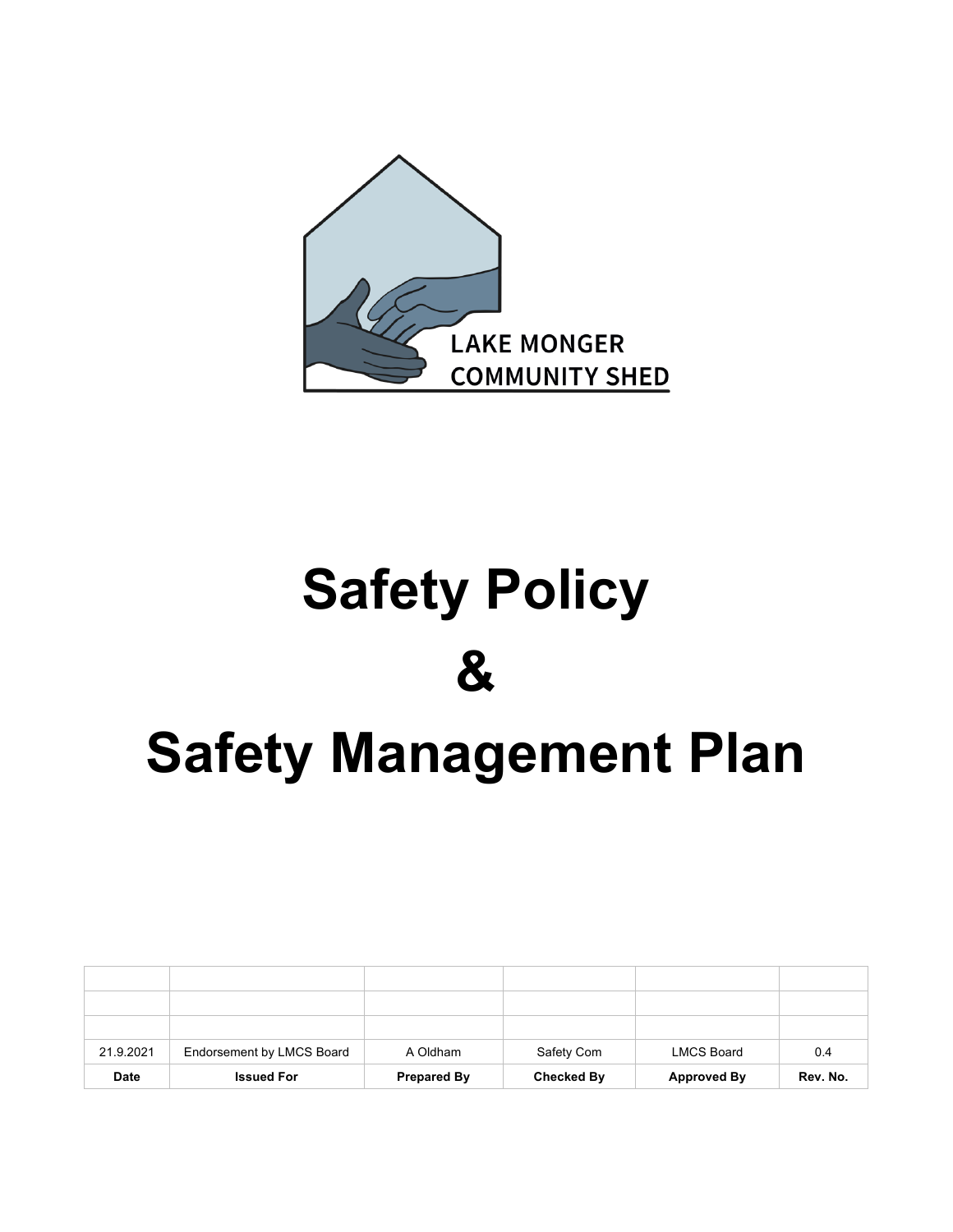# **LAKE MONGER COMMUNITY SHED**



## **SAFETY POLICY**

The Lake Monger Community Shed (LMCS) recognises its moral and legal responsibilities to provide a safe and healthy work environment for our members and for visitors to the shed.

This commitment means that we will:

- Encourage and support a culture where members may identify, report, assess and control safety risks in the shed
- Continuously improve our safety processes to reduce injury, illness and harm
- Provide training and briefings to ensure all members, subcontractors and visitors have the relevant skills and knowledge to understand risks and their safety obligations
- Comply with all applicable laws, regulations, statutory obligations and other relevant requirements
- Assign resources with the necessary skills to effectively manage our identified safety risks
- Maintain and improve a safety management system
- Consult and communicate with our members about safety, and
- Provide information and documentation to assist with effective safety management.

### **SAFETY MANAGEMENT PLAN**

This Document sets out the strategy and how the LMCS will achieve the Safety Policy aims through training and induction, safe working procedures, incident reporting and issues management, safety management and the ongoing maintenance and development of our safety processes.

#### **SHED OPERATIONS – MANAGEMENT & SUPERVISOR RESPONSIBILITIES**

It is the responsibility of Management Committee to minimise the risk of injury in the Shed. The Management Committee will appoint a Safety (sub) Committee to manage the Shed safety issues and Shed Supervisors to be responsible for supervision and safety on a day-to-day basis during Shed sessions. Together they will continuously monitor and improve our:

- Hazard identification and management of the associated risks
- Induction and machine operational training
- Provision of safe working procedures
- Monitoring of Shed operations
- Optimise maintenance and adjustment of the machines and tools

#### **SAFETY TRAINING AND INDUCTION**

#### **General Induction and Shed Safety Training**

All members of the LMCS will undertake a general induction and basic Shed safety training. Successfully undertaking this and agreeing in writing to the LMCS safety procedures is a pre-requisite to entry into the Shed. Members will be free to attend Shed sessions and use tools which are categorised as low risk – most hand tools and low risk power tools such as hand drills, jig saws, scroll saws etc. To use more complex equipment, Members will have to achieve Safety Accreditation for those machines.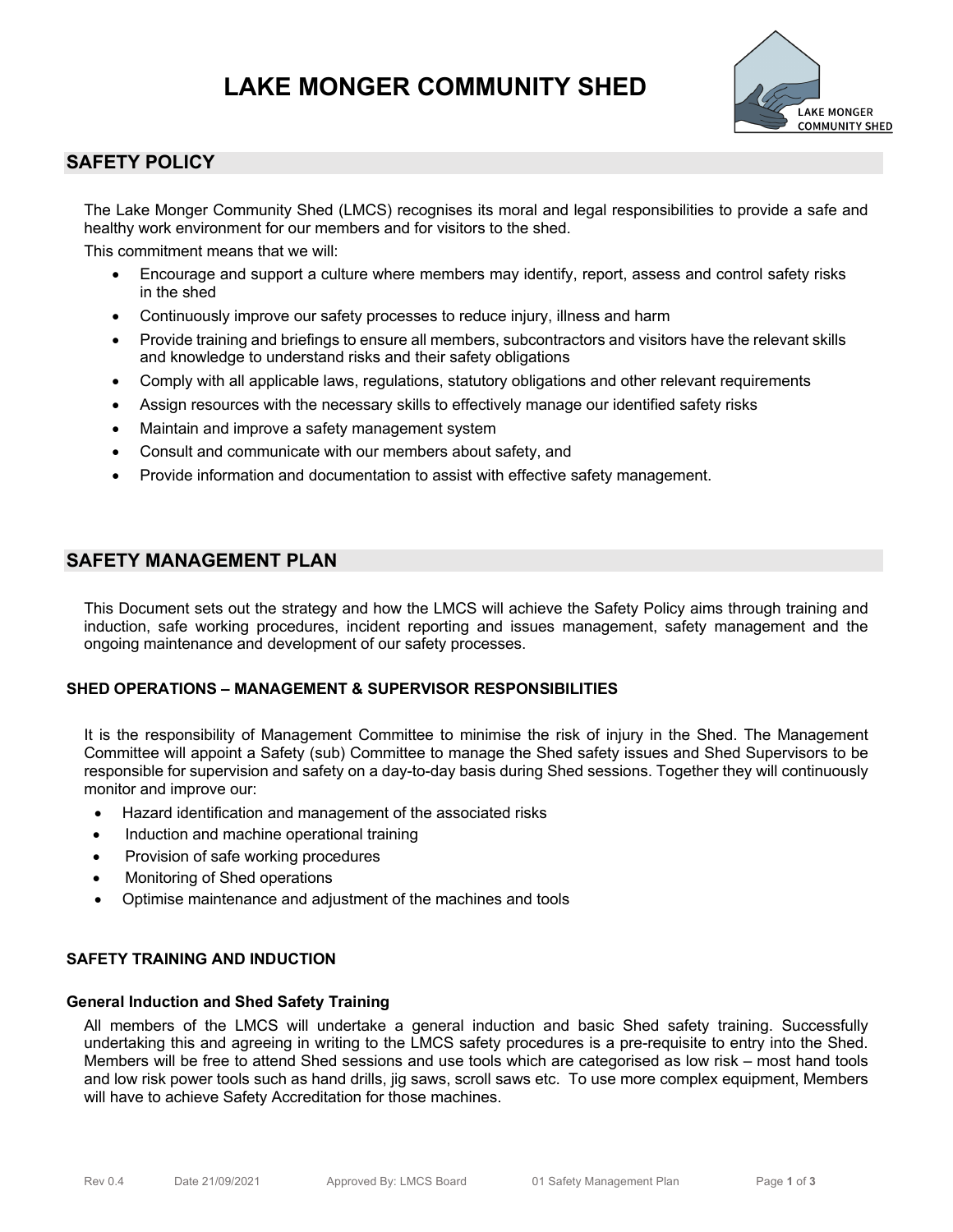## **LAKE MONGER COMMUNITY SHED**



#### **The General induction will cover:**

- An overview of the Shed management, its communication with members and introduce and outline the roles of key officers such as Shed Supervisors, First Aid officers, Safety Committee members and Committee members.
- Access to the Shed, its opening times and the sign-in/sign-out requirements and the policy on visitors and guests.
- The general operations allowed in the Shed
- Emergency procedures for Medical, Fire and Chemical spill incidents
- Incident reporting and issues management
- The commercial relationship with the Town of Cambridge and the LMCS's insurance cover.

#### **General Shed Safety Induction will cover:**

The Shed safety induction will include a tour of the Shed to locate safety equipment such as first aid kits, defibrillator, fire extinguishers and exits. The main purpose of the induction is to make the Members aware of their safety responsibilities at the Shed namely:

- Appropriate dress to avoid injury.
- Housekeeping rules to avoid the Shed becoming an unsafe environment.
- What Personal Protection Equipment (PPE) items Members should bring to the Shed and what will be provided.
- Basic Workshop Safety Rules which apply to almost all tools within the Shed.
- An outline of how to obtain safety accreditation on the complex machines in the Shed.
- How to report hazards and what to do if you observe an unsafe practice or piece of equipment.

#### **SAFE WORKING PROCEDURES AND SAFE OPERATING INSTRUCTIONS**

A series of Safe Working Procedures (SWP) and Safe Operating Instructions (SOI) have been developed to provide guidelines to operate various machines and equipment within the Shed. The SWPs are not intended to be comprehensive guides to the machine, rather a series of guidelines that if followed will keep the user and nearby people free from injury or harm. The SOIs will form the basis for training members to operate the machines safely.

SWPs and SOIs will be published on the website and available in the Shed (Office – Safety Folder) as specific machines are introduced into the Shed.

#### **SAFETY ACCREDITATION SYSTEM**

As previously mentioned, undertaking and agreeing to follow the general workshop safety rules allows access to the Shed and to use low risk tools. To use the more complex machines and equipment, Members will have to read the relevant SWP and SOI, then undertake a small-group training session and machine safety assessment. Until a Member is safety accredited to use a machine, they must not operate that machine.

Competency assessment and accreditation will be based on the Member successfully demonstrating their competence and compliance with the SOI by an assessor who will be appointed by the Management Committee.

Both the assessor and Member will sign off the SWP on satisfactory completion of the assessment. This allows Members to operate the specific machine and will providing a permanent record of the successful completion of the training for that specific machine. Member and Assessor signed off SWPs will be held on file in the Shed office.